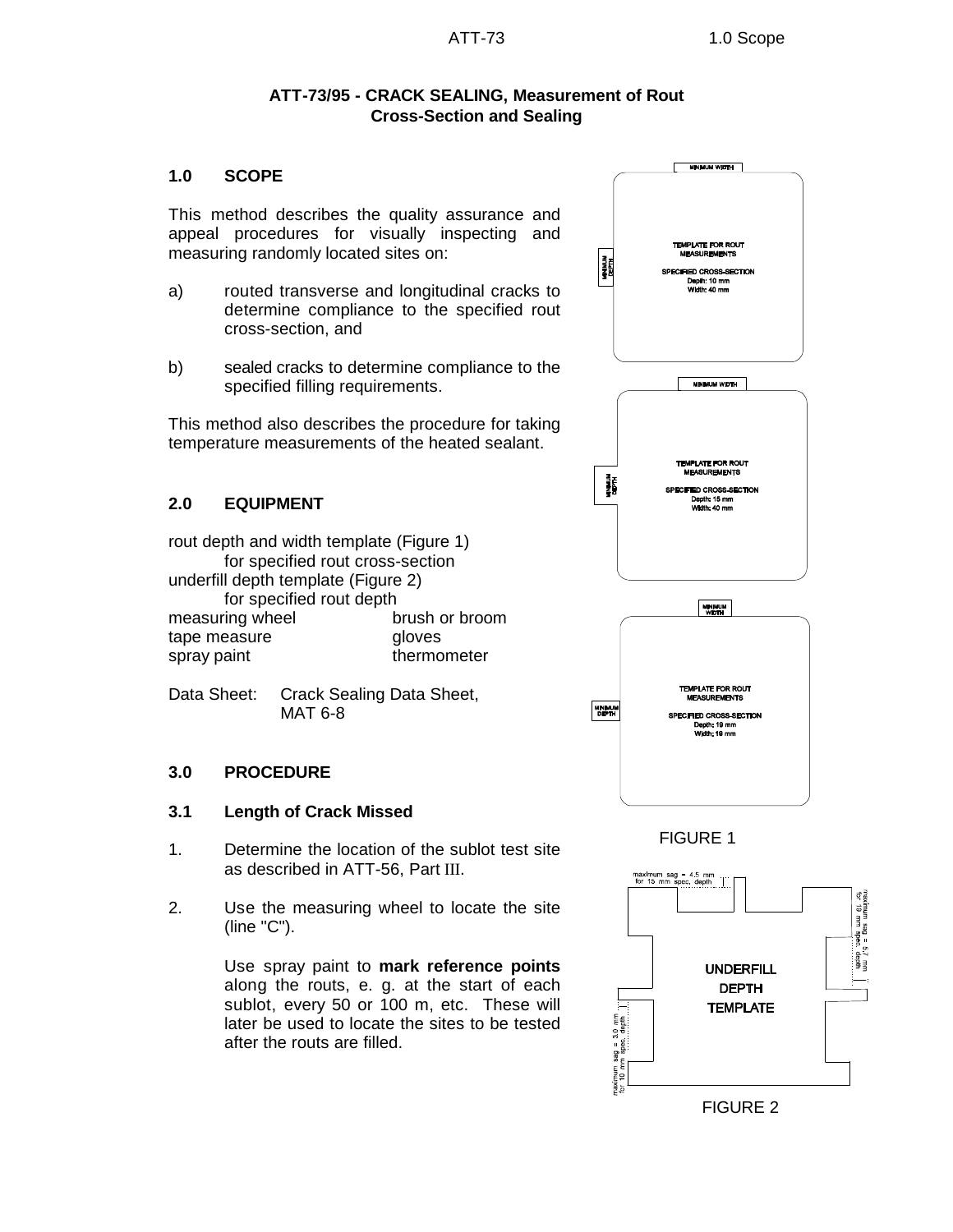- 3. After the rout is cleaned and before it is sealed, for each test site use the measuring wheel to locate the site.
- 4. Measure the length of the site and record it in line "D" as shown in Figure 3. A minimum of 1 m site length is specified.

|                                       |  | <b>CRACK SEALING DATA SHEET</b>       |       |                        |      |                    |  |                      |       |    |                   |                          |    |
|---------------------------------------|--|---------------------------------------|-------|------------------------|------|--------------------|--|----------------------|-------|----|-------------------|--------------------------|----|
| <b>Transportation</b><br>and Utlities |  | <b>PROJECT</b><br><b>CONTRACT NO.</b> | 74:06 | <b>FROM</b><br>6248/96 | Here | <b>DATE SEALED</b> |  | тი<br>April 28, 1995 | There |    | <b>LOT LENGTH</b> | LOT NO. <u>5</u><br>5137 | m  |
| <b>LENGTH OF CRACK MISSED BY ROUT</b> |  |                                       |       |                        |      |                    |  |                      |       |    |                   |                          |    |
| <b>SITE NUMBER</b>                    |  | 2                                     | з     |                        | 5    | 6                  |  | 8                    | 9     | 10 | 11                | 12                       | 13 |

|                                                                              |          |       |       |       | -             | v     |       |       |       | v     |       | . .   | . .   | ,,   |  |
|------------------------------------------------------------------------------|----------|-------|-------|-------|---------------|-------|-------|-------|-------|-------|-------|-------|-------|------|--|
| A. SUBLOT LENGTH                                                             | 250      | 250   | 250   | 250   | 250           | 250   | 500   | 500   | 500   | 500   | 500   | 500   | 500   |      |  |
| <b>B. RANDOM NUMBER</b>                                                      | 0.115    | 0.662 | 0.241 | 0.564 | 0.985         | 0.790 | 0.391 | 0.876 | 0.448 | 0.026 | 0.802 | 0.373 | 0.130 |      |  |
| <b>C. DIST. FROM</b> SUBLOT (AB)                                             |          | 29    | 166   | 60    | 141           | 246   | 198   | 196   | 438   | 224   | 13    | 401   | 186   | 65   |  |
| <b>START OF</b>                                                              | LOT<br>m | 29    | 416   | 560   | 891           | 1246  | 1448  | 1696  | 2438  | 2724  | 3013  | 3901  | 4186  | 4565 |  |
| <b>D. LENGTH OF SITE</b>                                                     | cm       | 100   | 100   | 100   | 100           | 100   | 100   | 100   | 100   | 100   | 100   | 100   | 100   | 100  |  |
| E. LENGTH MISSED<br>cm                                                       |          | 5     | 12    | 3     |               | 9     | 11    | 4     | 10    | 8     | 6     | 10    | з     | 7    |  |
| F. TOTAL LENGTH MISSED IN LOT<br>TOTAL "E" FOR THE LOT<br>cm                 |          |       |       |       |               |       |       |       |       |       |       |       | 98    |      |  |
| TOTAL "D" FOR THE LOT<br><b>G. TOTAL LENGTH OF SITES TESTED IN LOT</b><br>cm |          |       |       |       |               |       |       |       |       | 1300  |       |       |       |      |  |
| H. LOT PERCENT LENGTH MISSED                                                 |          |       |       |       | $100$ F $/$ G |       |       |       |       |       | %     |       |       | 7.5  |  |

#### ROUT DEPTH AND WIDTH FAILED READINGS \*

| I. NO. OF FAILED DEPTH<br><b>READINGS PER SITE</b> |  |  |  |   |  |  |  |
|----------------------------------------------------|--|--|--|---|--|--|--|
| J. NO. OF FAILED WIDTH<br><b>READINGS PER SITE</b> |  |  |  | - |  |  |  |

\* NOTE: Take 10 minimum depth readings and 10 minimum width readings on each site

| IK. TOTAL NO. OF DEPTH OR WIDTH READINGS IN LOT | TOTAL NO. OF SITES IN LOT X 10 Readings/Site               | 130 |
|-------------------------------------------------|------------------------------------------------------------|-----|
| IL. TOTAL NUMBER OF DEPTH FAILURES IN LOT       | TOTAL "I" FOR THE LOT if "I" is equal to or greater than 3 | 6   |
| <b>M. LOT PERCENT DEPTH FAILURE</b>             | 100 L / K<br>%                                             | 4.6 |
| IN. TOTAL NUMBER OF WIDTH FAILURES IN LOT       | TOTAL "J" FOR THE LOT if "J" is equal to or greater than 3 |     |
| <b>O. LOT PERCENT WIDTH FAILURE</b>             | 100 N / K<br>%                                             | 5.4 |

#### FILLED ROUT DEPTH MEASUREMENTS

|                | <b>SITE NUMBER</b>                                                                                   |                            |                            |       | 2     | з     | 4     | 5     | 6     |       | 8     | 9     | 10    | 11    | 12    | 13    |
|----------------|------------------------------------------------------------------------------------------------------|----------------------------|----------------------------|-------|-------|-------|-------|-------|-------|-------|-------|-------|-------|-------|-------|-------|
|                |                                                                                                      | IP. RANDOM NUMBER          |                            | 0.688 | 0.311 | 0.432 | 0.957 | 0.613 | 0.854 | 0.130 | 0.195 | 0.578 | 0.268 | 0.166 | 0.634 | 0.601 |
|                |                                                                                                      | Q. DIST. FROM SUBLOT (A.P) |                            | 172   | 78    | 108   | 239   | 153   | 213   | 65    | 98    | 289   | 134   | 83    | 317   | 300   |
|                |                                                                                                      | <b>START OF</b>            | LOT<br>m                   | 172   | 328   | 608   | 989   | 1153  | 1463  | 1565  | 2098  | 2789  | 3134  | 3583  | 4317  | 4800  |
| 81             | R                                                                                                    |                            | <b>NUMBER OF UNDERFILL</b> |       |       |       |       |       |       |       |       |       |       |       |       |       |
| ∽<br>$\bullet$ |                                                                                                      | <b>READINGS PER SITE</b>   |                            |       | 0     | 2     | 0     | 1     |       | 4     | 2     |       |       | 0     | 1     | 2     |
| ۰              |                                                                                                      |                            |                            |       |       |       |       |       |       |       |       |       |       |       |       |       |
| <b>TYM</b>     | TOTAL "R" FOR THE LOT if "R" is equal to or greater than 3<br>TOTAL NO. OF UNDERFILL READINGS IN LOT |                            |                            |       |       |       |       |       |       |       | 4     |       |       |       |       |       |
|                | 100 S/K<br>LOT PERCENT UNDERFILL<br>%                                                                |                            |                            |       |       |       |       |       |       |       |       | 3.1   |       |       |       |       |
|                | NOTE: TRANSFER SHADED DATA TO "DETAILS AND FINAL ESTIMATE - CRACK ROUTING AND SEALING" FORM          |                            |                            |       |       |       |       |       |       |       |       |       |       |       |       |       |

SEALANT TEMPERATURES C 195 199 197 203 No problems REMARKS m smart **TECHNOLOGIST** PROJECT MANAGER I. Sood John Smith TIME 09:30 April 20, 1995 **RECEIVED BY DATE RECEIVED** (Contractor's Representative)

FIGURE 3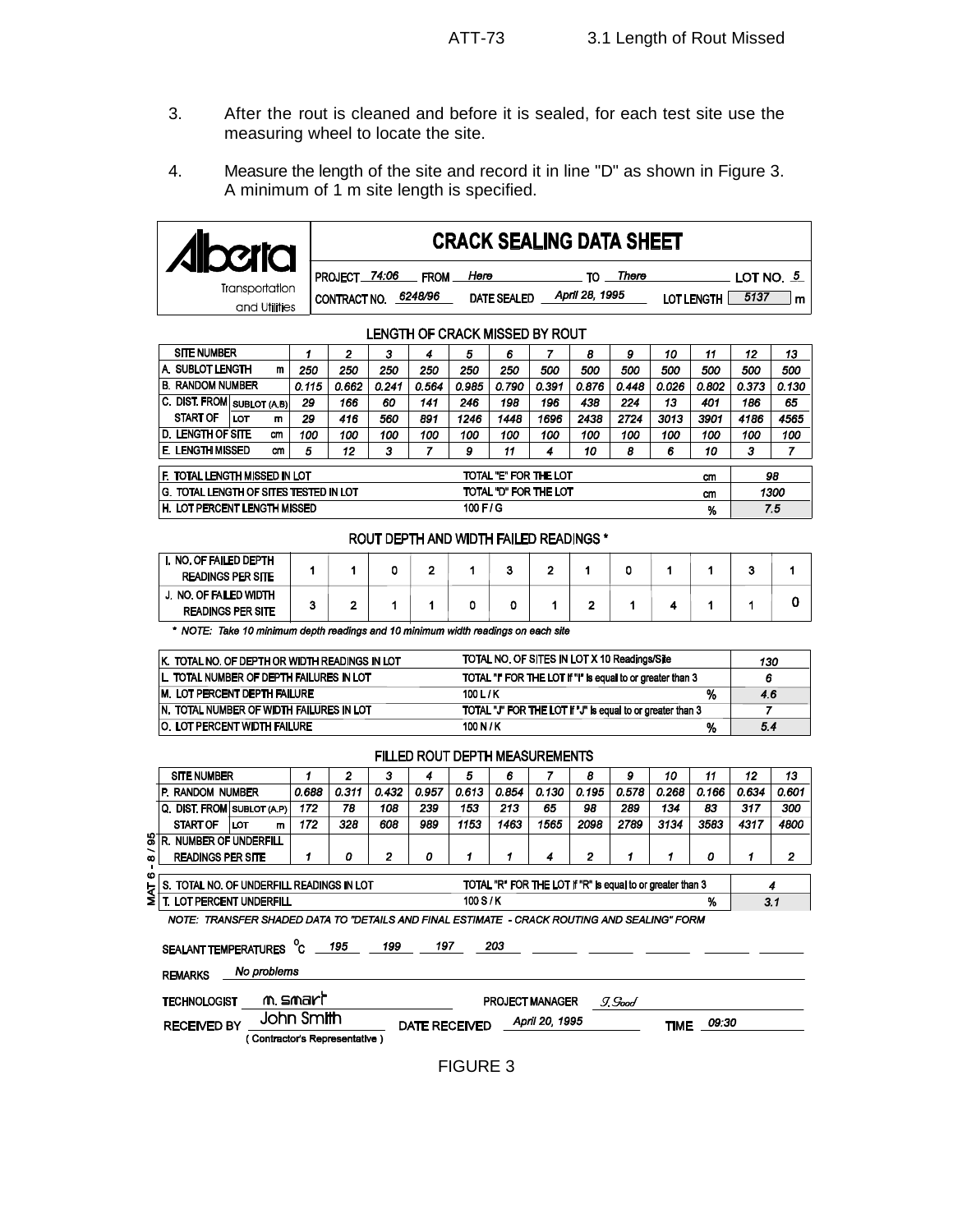- 5. Measure the total length of the rout which has missed the crack. Record as Length Missed (line "E").
	- **NOTE**: The Length Missed is the total length of crack whose width is not totally within the rout of the test site. Length Missed includes the length of the crack on the edge of the rout wall.

#### **3.2 Depth and Width of Rout**

After the "length missed" measurements, for each test site proceed as follows:

- 1. Lay the measuring tape on the test site parallel to the rout.
- 2. At the start of the test site, insert into the rout the minimum depth side of the template (for the specified depth).
- 3. If the sides of the template are above the edges of the rout, as shown in Figure 4-A, the rout depth is **below** the specified minimum depth. If the sides of the template are flush with the edges of the rout and the base of the template is touching the base of the rout (Figure 4-B) or is above the base of the rout (Figure 4-C), the rout depth meets the minimum specified depth.



- 4. Repeat steps 2 to 3 along the rout until 10 evenly spaced readings have been obtained over the full length of the test site.
- 5. Record the number of failed depth readings for the site in line "I" in the corresponding sublot number column.
- 6. At the start of the test site, insert into the rout the minimum width side of the template. If the template does not fit in the rout, the rout width is **below** the specified limits.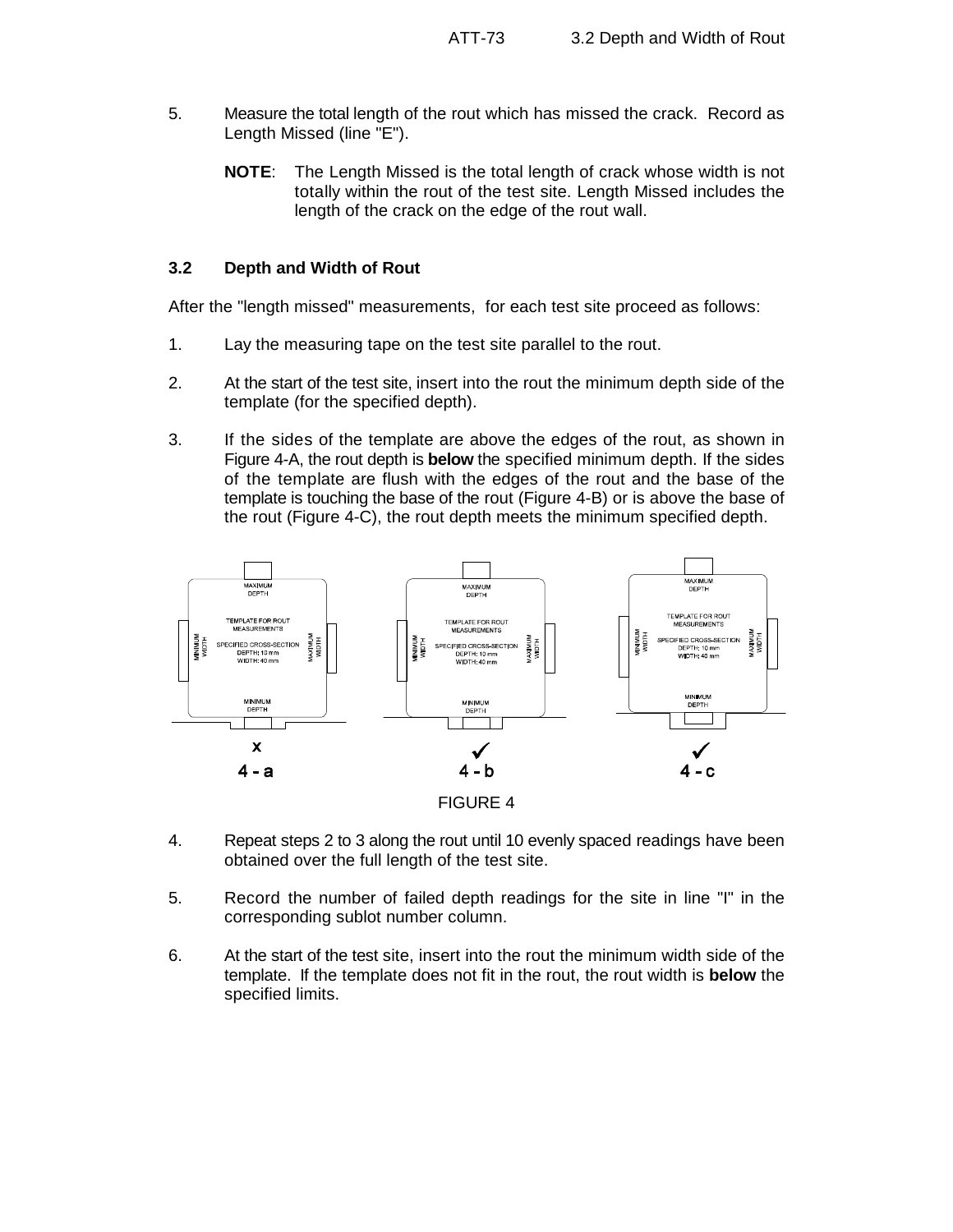- 7. Repeat step 6 along the rout until 10 evenly spaced readings have been obtained over the full length of the test site.
- 8. Record the number of failed width readings for the site in line "J" in the corresponding sublot number.

## **3.3 Lot Percent Length Missed, Depth and Width Failed**

- 1. For each sublot, repeat Sections 3.1 and 3.2 until the lot is tested.
- 2. Enter on the heading portion of the data sheet the total length of cracks routed for the lot.
- 3. Calculate the total length that the rout missed the tested cracks (line "F") by adding all the lot values in line "E".
	- **NOTE:** When performing steps 2, 3, 5, 6 and 8 (of this section) and more than one data sheet was used for the lot, ensure all lot data is included in the total. In this case, these calculations are completed on the last data sheet for the lot.
- 4. Calculate the total length in cm of the sublot sites tested (line "G") by adding all the lot values in line "D".
- 5. Calculate the Lot Percent Length Missed (line"H") as follows:

*Lot* % *Length Missed* ' *Total Length Missed in Lot Total Length of Sites Tested in Lot* × 100%

- 6. Calculate the total number of Depth or Width readings taken in the lot (line "K") by multiplying the total number of sites tested in the lot by 10 readings/sites.
- 7. Calculate the total number of failed depth readings in the lot (line "L") by adding all the values in line "I" that are equal to or greater than 3.
- 8. Calculate the Lot Percent Depth Failure (line "M") using the formula:

*Lot* % *Depth Failure* ' *Total Number of Depth Failures i Total Number of Depth Readings i*

- 9. Calculate the total number of width failures in the lot (line "N") by adding all the lot values in Line "J" that are equal to or greater than 3.
- 10. Calculate the Lot Percent Width Failure (line "O") using the formula:

*Lot* % *Width Failure* ' *Total Number of Width Failures in Lot Total Number of Width Readings in Lot* × 100%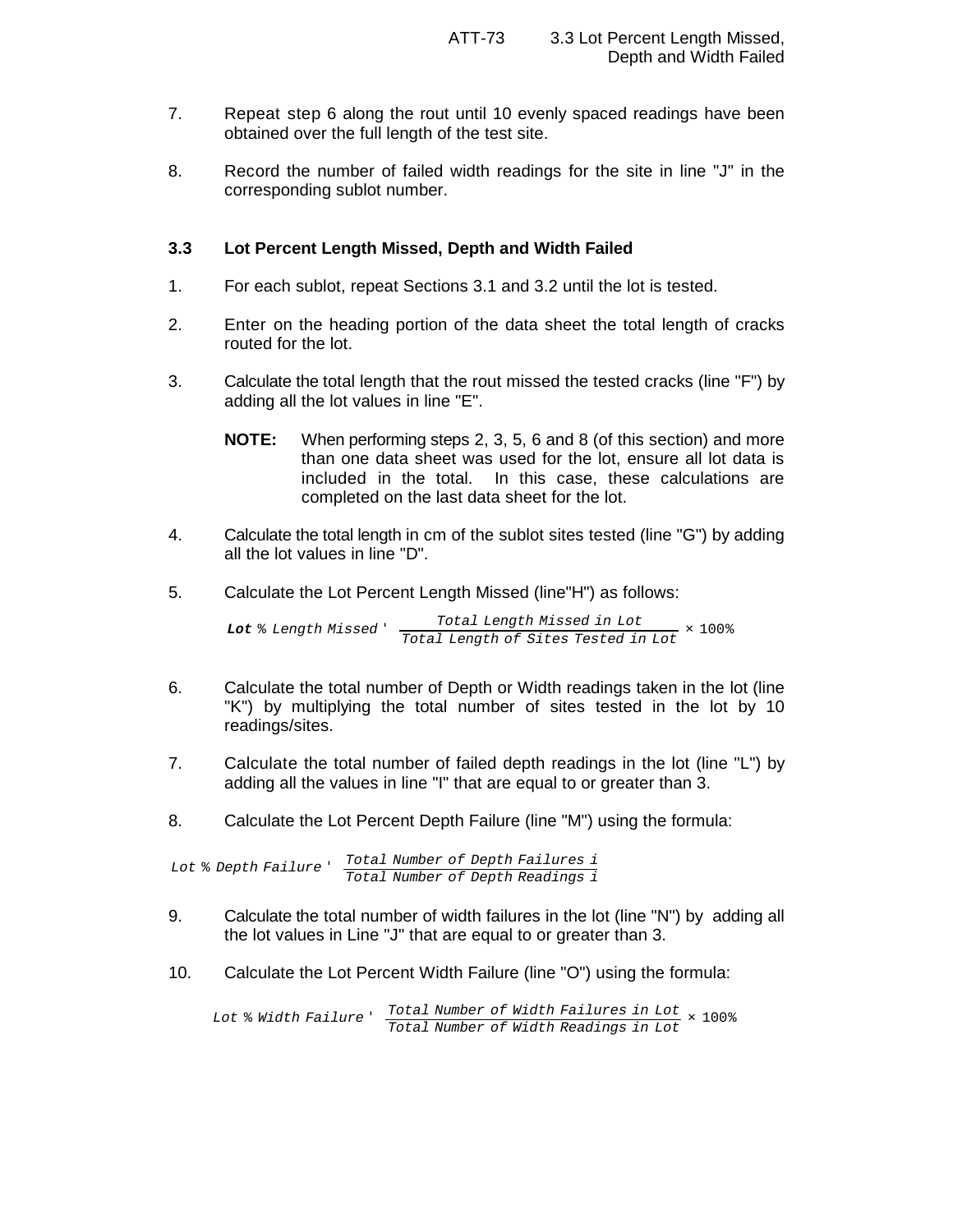#### **3.4 Filled Crack Measurements**

- 1. At least 1 hour after the cracks are filled, use the measuring wheel to locate the calculated random test site location (line "Q").
- 2. Lay the measuring tape on the test site parallel to the rout.
- 3. Place the underfill depth template at the start of the test site across the filled rout, as shown in Figure 5.
- 4. If the base of the template centre piece touches or penetrates the sealant, the filled rout meets the depth and allowable sag specifications. **An underfill reading is obtained when the centre piece is above the sealant surface.**
- 5. Proceed along the site and repeat steps 3 and 4 until a total of 10 evenly spaced readings have been obtained over the full length of the test site.
- 6. Record in line "R" the total number of **underfill readings** obtained in the site.
- 7. Repeat steps 2 to 6 until all sublots have been tested.



FIGURE 5

Record the results in the following columns. Use a second data sheet if testing more than 13 sublots.

- 8. Calculate the total number of underfill readings in the lot (line "S") by totalling the values on line "R" that are equal to or greater than 3. If more than one data sheet was used for the lot, ensure all lot data is included in the total.
- 9. Calculate the Lot Percent Underfill (Line "T") using the formula:

```
Lot % Underfill '
                  Total No. of Underfill Readings in Lot
× 100
                  Total Number of Depth Readings in Lot
```
#### **3.5 Sealant Temperature**

Specifications state "Temperatures in excess of 10 EC above the manufacturer's specified safe heating temperature will result in the rejection of the material in use". Therefore the temperature at discharge of the heated sealant must be taken randomly throughout the day.